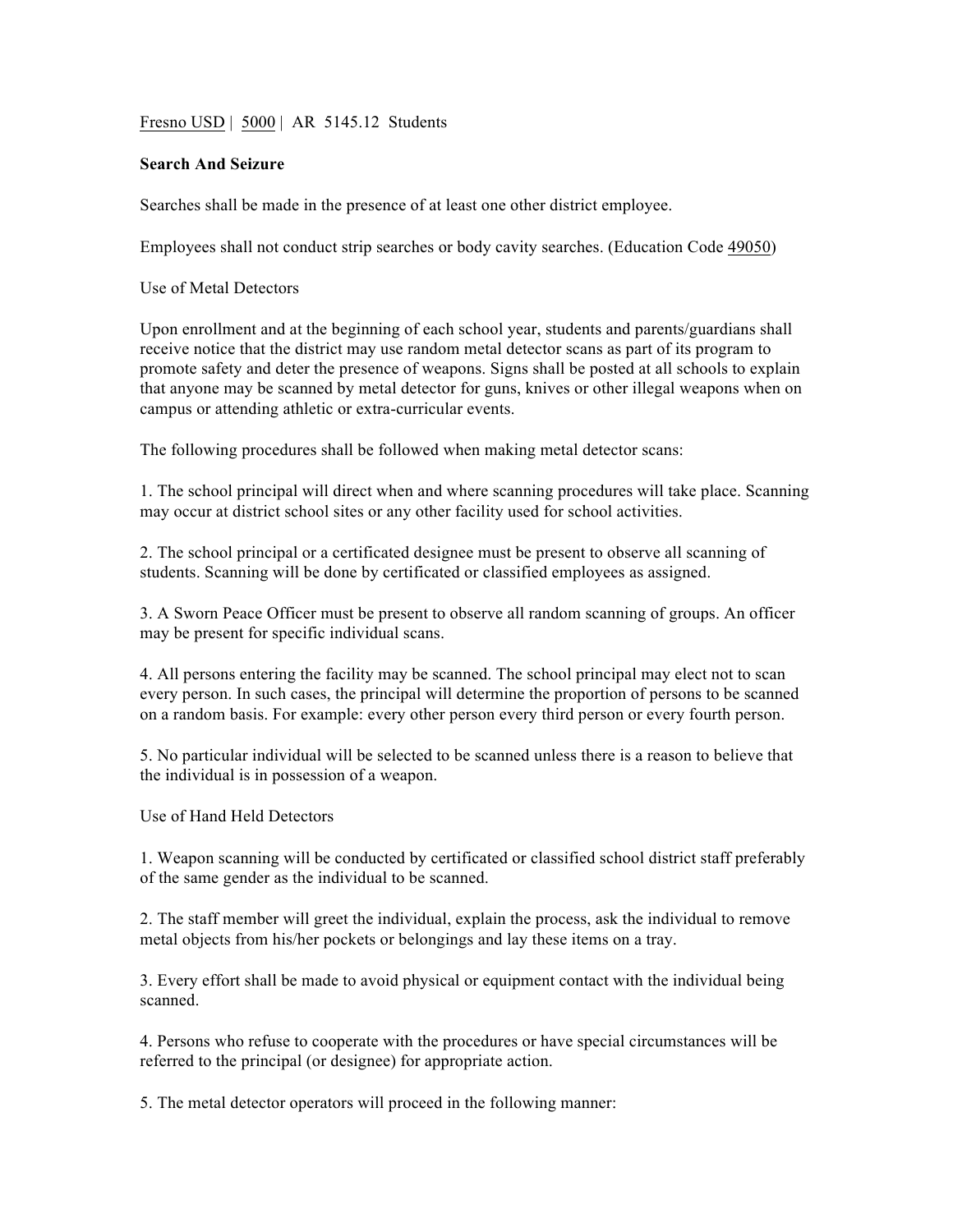a. Standing to the left side of the individual, scan from the left chest area and proceed down to the feet.

b. Move to the rear of the subject and scan the left side from feet to the head.

c. Scan the back of the subject from the head to the feet.

d. Scan the right side from the feet to the head.

e. Scan the subjects from the right chest to the feet.

f. All parcels or bags will be scanned.

Response to Activation

1. If the metal detector activated on a person and the source of the alarm is not apparent (i.e., jewelry), the subject will be directed to remove any remaining metal objects before a second scan.

2. If the detector activates again, the principal/designee shall direct staff to escort the individual to a private area to conduct a search in accordance with policy and procedure described below in Search Methods.

3. If the scanner is activated while scanning a bag or parcel, its owner will be requested to open the bag or parcel. The contents will be examined to determine what activated the device.

Search Methods

1. The search must be conducted in the presence of at least two district employees under the direct supervision of the principal or certificated designee. If possible, the person conducting the search will be the same gender as the subject.

2. Prior to a search, the subject will again be asked to remove any remaining metal objects from his/her person. If they decline, they will be searched as follows:

a. Only the area of the body which activated the metal detector will be searched.

b. Pat the external clothing in the vicinity of pockets, belts, shoulders, and other specific areas for the limited purpose of discovering items that may have activated the metal detector.

c. If an object is felt, the subject will be asked to remove the object. If the person refuses to remove the object, the administrator in charge may remove the object.

d. If the object removed could have activated the metal detector, the search will discontinue. The subject will be scanned again and the search will continue only if the metal detector is activated again.

Discovery of Weapons (or other contraband)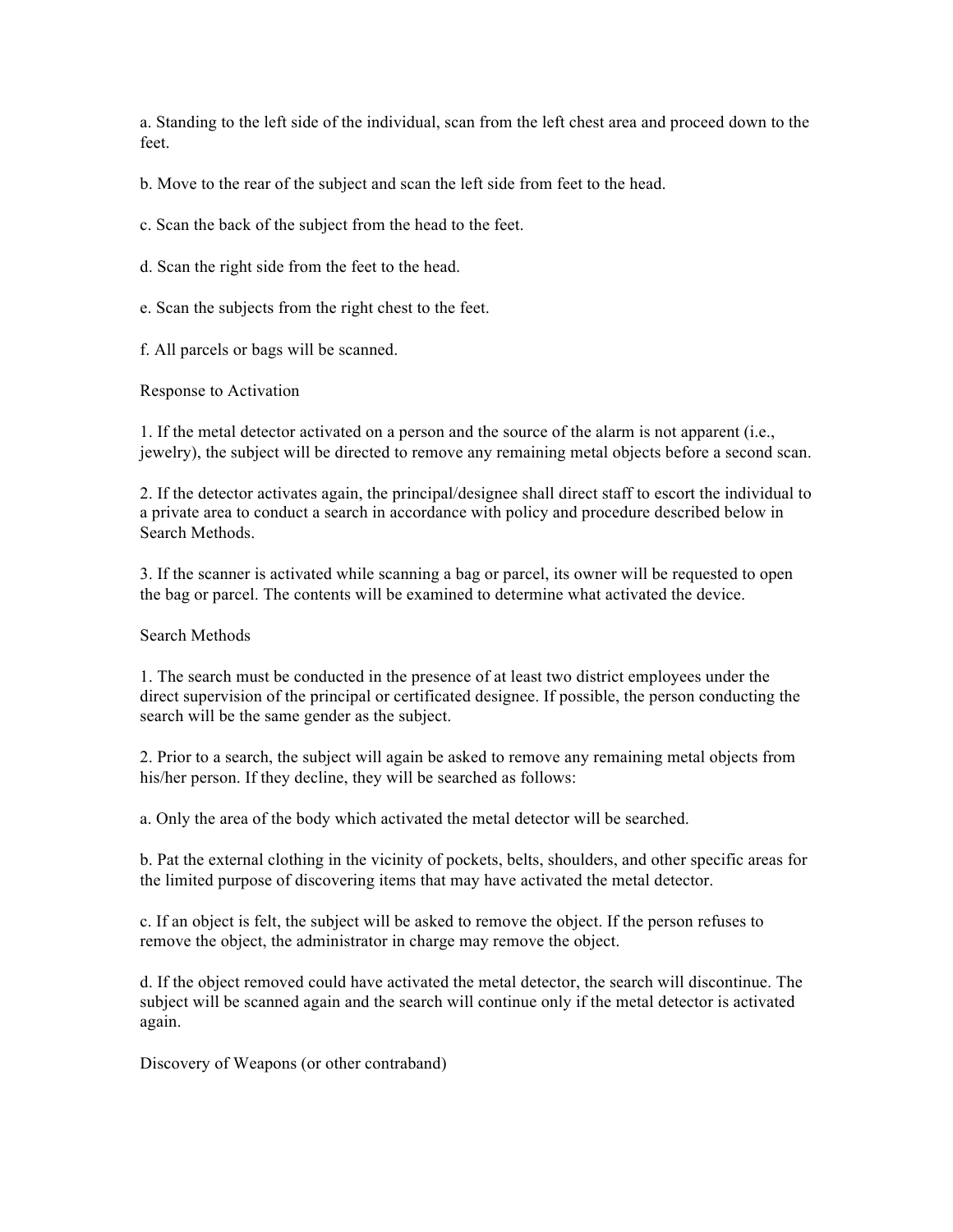1. When an individual is found to be in possession of contraband, the administrator in charge and the Peace Officer will immediately be called to the scene.

2. If the contraband is not allowed by law the police officer will take custody of the objects and subject.

3. If the contraband is not illegal but is prohibited by the Education Code or Fresno Unified School District Policy, the site administrator will take custody of the objects and take appropriate administrative action with the students.

4. All property removed from an individual which is not prohibited by law or district policy will be returned to the individual upon completion of the search.

Post-Scan Sweep

Following all random group scanning operations, district staff may conduct a perimeter sweep of surrounding grounds and area in which weapons may have been hidden.

Use of Trained Dogs

1. Dogs shall not be used in rooms occupied by persons except for demonstration purposes, with the handler present. When used for demonstration purposes, the dog may not sniff the person of any individual and shall be well separated from the students.

2. The dog and the official handler will be escorted by a school administrator when conducting classroom inspections.

3. The handler will enter the classroom with the dog and will stand in an area away from the students at all times. The school administrator will announce the inspection and give students instructions for exiting the classroom and leaving their personal effects in the classroom.

4. Students who refuse to leave their personal effects in the classroom would be subject to discipline for defying the valid authority of school officials:

a. First offense: Suspension from school for 2-3 days.

b. Second offense: Recommendation for expulsion

5. The school administrator will stay with the dog and the handler in the vacated classroom to witness the inspection. No students are permitted to stay in the classroom or watch from a window. If there are any questions or concerns from the students, they will be handled by the school administrator.

6. Only the dog's official handler will determine what constitutes an alert by the dog.

7. The school administrator will secure the item and identify the owner. Under no circumstances will the official canine handler move or carry the alert item.